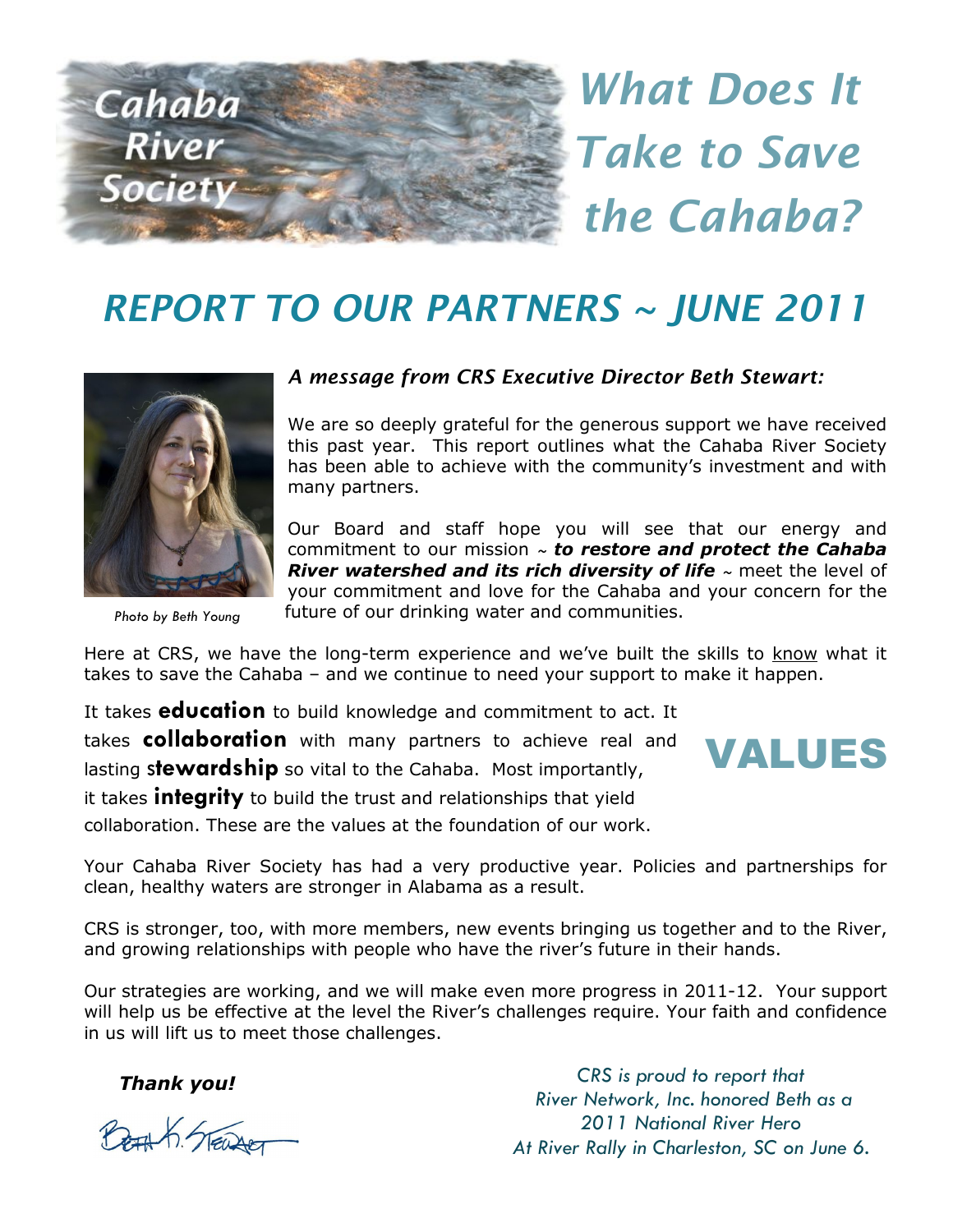#### What does it take to save the Cahaba?

#### It takes new, proven ways of designing and building development.

# WATER-SMART DEVELOPMENT

Living With the Cahaba - We love having a natural, beautiful and life-filled Cahaba flowing close to our homes for easy recreational access. But this is also the River's great challenge – the Cahaba winds through growing communities, even interstate interchanges. The Cahaba's banks are collapsing, our groundwater and drinking water sources are starved of water during dry weather, our creeks and river run brown during rains, our properties flood – outcomes of conventional development and stormwater design.

It is urgent to transform the way our communities grow, with Low Impact Development that treats rain as a blessing and resource, instead of turning it into polluted, flooding stormwater. At CRS, we believe it is possible - and essential - to have economically successful communities without these unintended and unsustainable side effects. What are we doing about these urgent challenges for the river and our drinking water?

 $\checkmark$  CRS has the leading education program in the region to **advocate river-saving,** cost-saving ways to plan, design and build growth. We are a resource for the people who shape our communities and the impact development has on water. We have brought our Low Impact Development presentation to over 650 people in development and local government - engineers, architects, landscape architects, building

managers, contractors, planning staff, and elected officials. Your 2011-12 support will help us show more developers and city/county officials how LID can cost-effectively meet EPA stormwater standards and protect our water resources.

 $\checkmark$  we work collaboratively with local governments and developers on challenging projects, to prove that better development design

can restore the Cahaba and also be successful for the developer and the community. Our involvement with The Shops of Grand River outlet mall on the Cahaba in 2010

proved that mud runoff can be controlled under the most difficult conditions with the right design, team, and commitment from the developers, Daniel Corporation and US Steel. These are vitally-important relationships, since Grand River aims to encompass 6,000 acres along the Cahaba.

 $\checkmark$  We **celebrate successes.** Our 2011 Conservation Development Awards, dubbed "The Cahabies" by The Birmingham News, honored 26 development-related firms and government agencies for 4 successful, high profile projects. With your support, CRS can be part of more success stories in 2011-12, proving that Low Impact Development is achievable to protect the Cahaba and our drinking water.



The Cahaba wraps around the massive Shops of Grand River site at the Leeds I-20 exit. Excellent stormwater practices protected the river during construction & earned the project a "Cahaby" award from CRS.

### COLLABORATION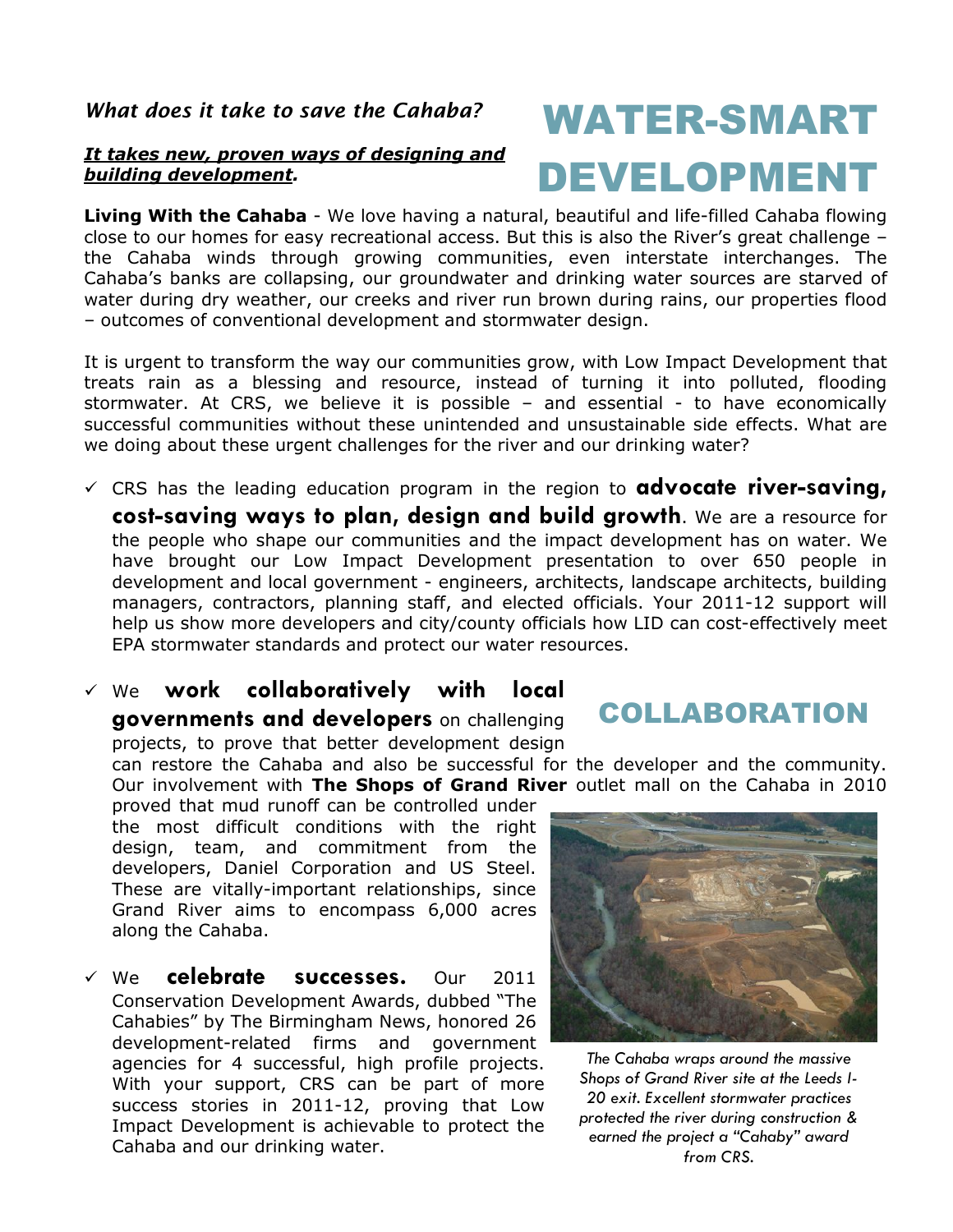What does it take to save the Cahaba? It takes more effective state and local government stormwater **programs**, to finally bring full Clean Water Act protections to our communities. We've been working on this strategically with many partners for years, and the next 2 years will be the time to achieve lasting, significant change.

# IMPLEMENT THE CLEAN WATER ACT

 $\checkmark$  We are strengthening federal, state and local requirements and programs for improved stormwater management and practices. CRS works with groups in the Alabama Stormwater Partnership, a southeast

PARTNERS

regional coalition, and a national coalition. We won a major victory this past year -EPA objected to the Alabama Department of Environmental Management's weak proposed rules governing stormwater programs for 60 small cities and counties  $-$  the first time EPA has ever taken this step nationwide. ADEM improved the permit and adopted reasonable and achievable standards for Alabama.

- $\checkmark$  Attacks on Cleaner Water Resistant development interests are fighting against these long-overdue water quality gains. They appealed the permit and aim to weaken requirements that our cities and counties must review the developer's storm water plans, inspect construction sites, strengthen enforcement for bad actors, and improve stormwater design to reduce flooding, recharge our groundwater, and protect drinking water. Help us defend these water source gains - CRS and partners have intervened in their appeal. The outcome will set precedent for the next step – improving stormwater programs in our Cahaba watershed communities.
- $\checkmark$  With your support, CRS can continue to help lead our AL Stormwater Partners, with expert help from regional and national organizations, to make sure the permits ADEM is drafting for large cities and counties - *including Cahaba watershed communities* and for the AL Department of Transportation will protect our rivers and drinking water and promote sustainable growth.

As a result of years of work by CRS and partners, the

upper Cahaba watershed cities and counties will be substantially improving their **stormwater programs** over the next 2 years to meet EPA's higher bar, with better construction stormwater programs and new programs for post-

EFFECTIVE GOVERNMENT

construction to curb the long-term pollution, flooding, and dewatering impacts of paving and roofs – our opportunity for Low Impact Development to become standard practice!

 $\checkmark$  CRS will be a resource in 2011-12 to help local governments craft practical, costeffective model ordinances that safequard our rivers and drinking water and also support community growth goals. We will help **build knowledge and skills of our** cities and counties with trainings to support creation of effective local programs for Low Impact Development.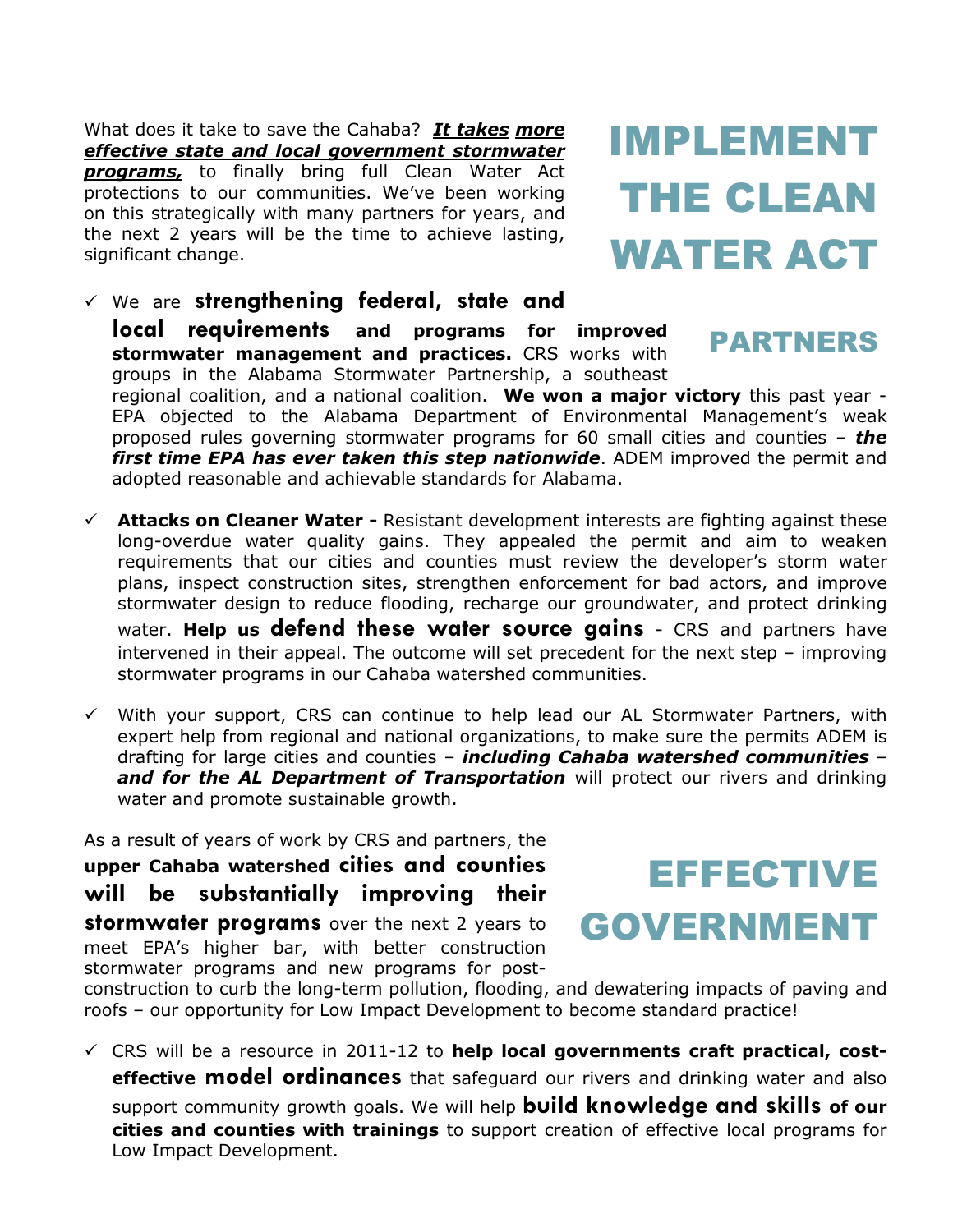What does it take to save the Cahaba? It takes river education, both for adults and for vouth - our future leaders. CRS specializes in taking people into the River for hands-on experiences that not only give them deeper knowledge about how rivers work, the challenges they face, and the solutions, but also the personal connection that builds commitment for stewardship.

### RIVER-BASED EDUCATION

 CRS's Shane Hulsey CLEAN **Program** took 1,419 students and teachers into the Cahaba for stream walks and canoe trips this past year. We've served over 23,000 students since 1996. CLEAN provides a hands-on science curriculum in great demand by teachers year after year. We also led student & church volunteers in 7



restoration projects and river clean-ups. For many youth CLEAN is their first experience on a natural waterway, a fun, safe, exciting experience that can encourage kids to spend more time in healthful outdoor activities, enjoying Alabama's water resources.

- In 2010-11 CRS found new ways to involve many more youth in CLEAN. We increased summer trips for civic, church, and scouting groups, held our first week-long summer camp, and partnered with The Keystone Center and AL School of Fine Arts to host a Youth Policy Summit, where students researched scientific information, worked with diverse stakeholder groups, and crafted policy recommendations for local and state leaders. In spring 2011 strong outreach and new partnerships helped us bring more inner city youth on river trips and take classroom programs to 486 urban students and teachers to introduce them to CLEAN. This year you can help us bring many more students to the Cahaba and support Youth Policy Summit 2011!
- $\checkmark$  In addition to our regular schedule of canoe trips for the community, we schedule special decision-maker trips with people from government, business, civic and faith groups. In 2010 we took the entire development team for Shops of Grand River on a canoe trip past their project while under construction, helping them see and enjoy first-hand the results of their commitment to protect the beautiful Cahaba.



CRS hosted a canoe trip in May to show the need for Low Impact Development stormwater practices. On board were EPA's director for water programs in the Southeast, Daniel Corporation's lead on Shops of Grand River, and folks we've worked with from ADEM, ALDOT development firms, SWMA/Jeff. Co. Dept of Health, Jefferson County Commission, Friends of Shades Creek, and Hoover.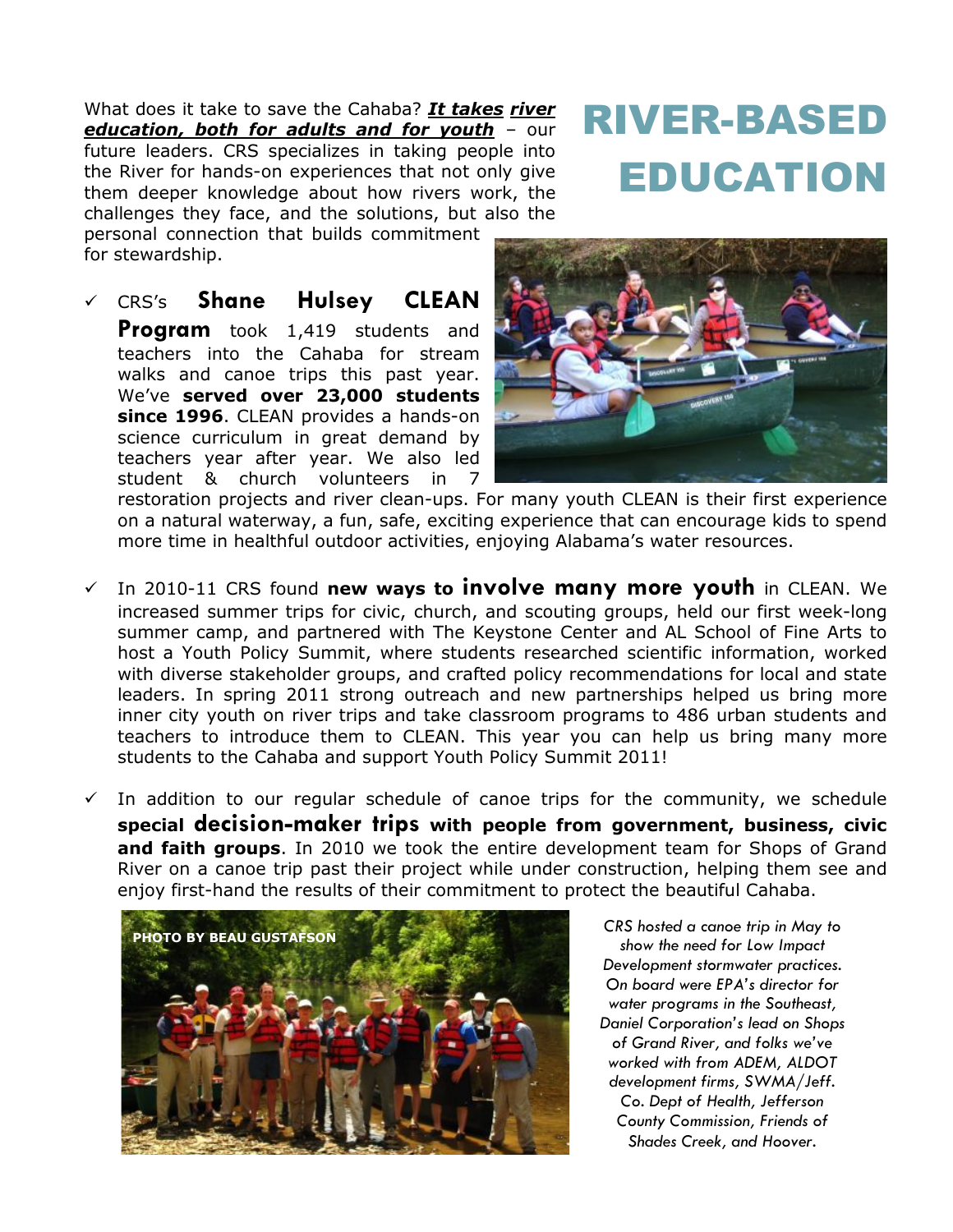#### What does it take to save the Cahaba? It takes vigilance, accountability, and restoration of past damage.

Where the Cahaba and surrounding lands have been damaged, CRS works with partners to restore streambanks and habitats. We assist with aquatic wildlife restoration monitoring, to evaluate whether restoration projects work well to bring back river life.

- $\checkmark$  CRS promotes the **Cahaba Mitigation Bank**, created by Goodwyn Mills & Cawood, to link developers with restoration projects that need funding. We supported a Mitigation Bank project, the **Perry County Oxbow Swamp Restoration** headed by the US Forest Service. The completed project was not fully successful and needs more work.
- $\checkmark$  Biodiversity monitoring by The Nature Conservancy, CRS and partners has proven substantial rebound of fish, mussels and snails after removal of the Marvel Slab lowhead dam from the River. CRS advised student "before and after" monitoring of a Shades Creek restoration project by Samford University and assisted with "Biodiversity Blitz" monitoring of life in the river by Hoover and Hewitt-Trussville High School students, which won a national award and funding for next year.

When CRS finds water pollution in the Cahaba watershed, or gets a call from concerned citizens affected by pollution, we work with responsible parties and citizens to encourage voluntary cleanup and pursue enforcement when required.

POLLUTION  $\checkmark$  CRS worked with EPA, our co-plaintiff in the Jefferson County sewer consent decree, to spur improved reporting of sewer overflows by the County and ensure the system has

been repaired to protect public health and water quality from raw sewage. Improved reporting by the County showed that large sewage overflows are still occurring in some parts of the system.

- $\checkmark$  CRS worked with ADEM to permanently clean up a repeat permit violation, a nasty green illegal discharge from a car wash into Shades Creek, which already is degraded by turbidity and nutrients. The car wash installed a permanent fix  $-$  a wastewater reuse system - and stopped using phosphates.
- $\checkmark$  CRS worked with property owners and ADEM to **improve construction practices** at two polluting construction sites. A church hired a more skilled construction manager and will dredge sediment from a lake and restock fish. A residential builder installed better stormwater controls at a subdivision.
- $\checkmark$  When Cahaba supporter Melinda Mathews brought forward concerns about potential **pharmaceutical impacts** on River life and drinking water, CRS brought together knowledgeable people from health fields to explore the issue and plan a response.



CLEAN UP

## RESTORE **HABITATS**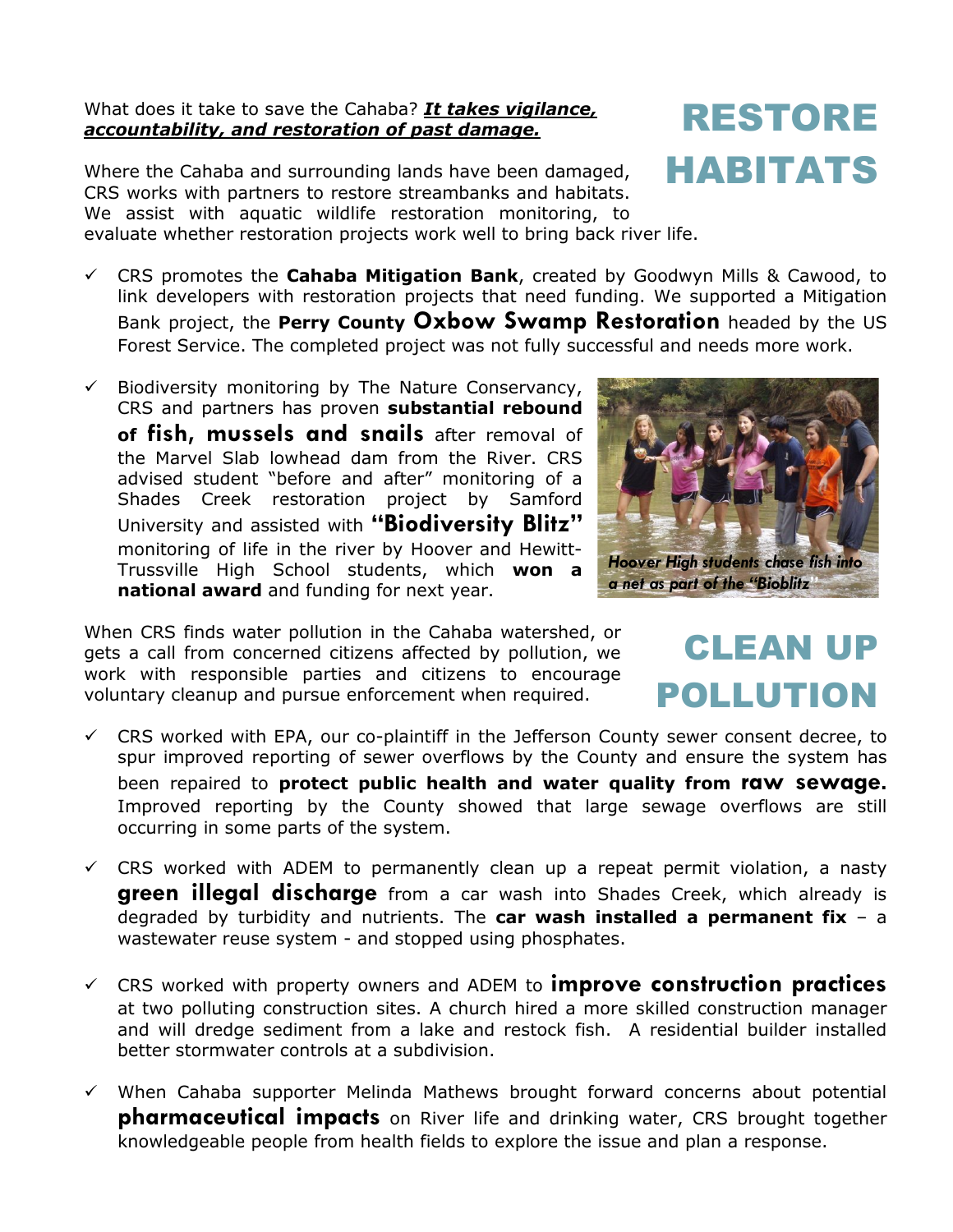What does it take to save the Cahaba? It takes **building trust and communication** with people whose decisions impact the River's future exploring our common values, listening to each other's perspectives, and seeking mutual solutions.

### COMMUNICATE BUILD TRUST

#### That's the values-based model for Interfaith Environmental Initiative of

**Alabama** (IEIA), which CRS helped found. IEIA is a community-based network connecting leadership of faith, science, business, environment, energy and water providers, education, and the arts, to learn together and encourage and inspire informed choices for care of Creation. Together we are advancing water and energy efficiency.

Saving water has a triple impact to save households, businesses, and institutions money through lower water, sewer, and energy bills. Saving water also saves energy, reduces carbon output, and calms climate change. At least  $13\%$  of

total U.S. energy use goes to pump, treat, and

**heat water and sewage** for our homes, businesses, and

SAVE WATER, ENERGY, & MONEY

industries. More efficient use of drinking water will stretch our region's existing water supplies to meet growth needs at least cost. Our water providers could delay and perhaps downsize expensive projects, such as the Birmingham Water Board's planned \$380 million water supply expansion intake on the Black Warrior River. And if we are more water efficient, we can better serve essential needs during droughts.

 $\checkmark$  CRS works with an **unusual spectrum of groups** to promote investment in water efficiency. IEIA's Water Working Group (WWG) also includes Birmingham Water Works and other water systems, Alabama Power, Alabama Rivers Alliance, McWane, Inc., Alabama Technology Network, innovative water technology businesses, Alabama Environmental Council, Clarus Consulting Group, World Wildlife Fund, and others.



Coca-Cola Bottling Company United in Birmingham is investing in water efficiency and already saved 7.8 million gallons of water in 2010, in partnership with The Coca-Cola Company's global water-saving goals.

 In 2010-11 we listened and learned from each other and collaborated to produce an educational powerpoint that uses local success stories to make the business and environmental case for water efficiency. In one example, Alabama Power reduced water use in their corporate headquarters by 70%, saving money and 14 million gallons a year – enough water for 100 homes.

 With your support CRS and WWG members are taking this presentation to our peers in business, government, development, the landscape industry, and institutions such as hospitals, schools and houses of worship, and will **encourage large-volume** water users to pursue water efficiency.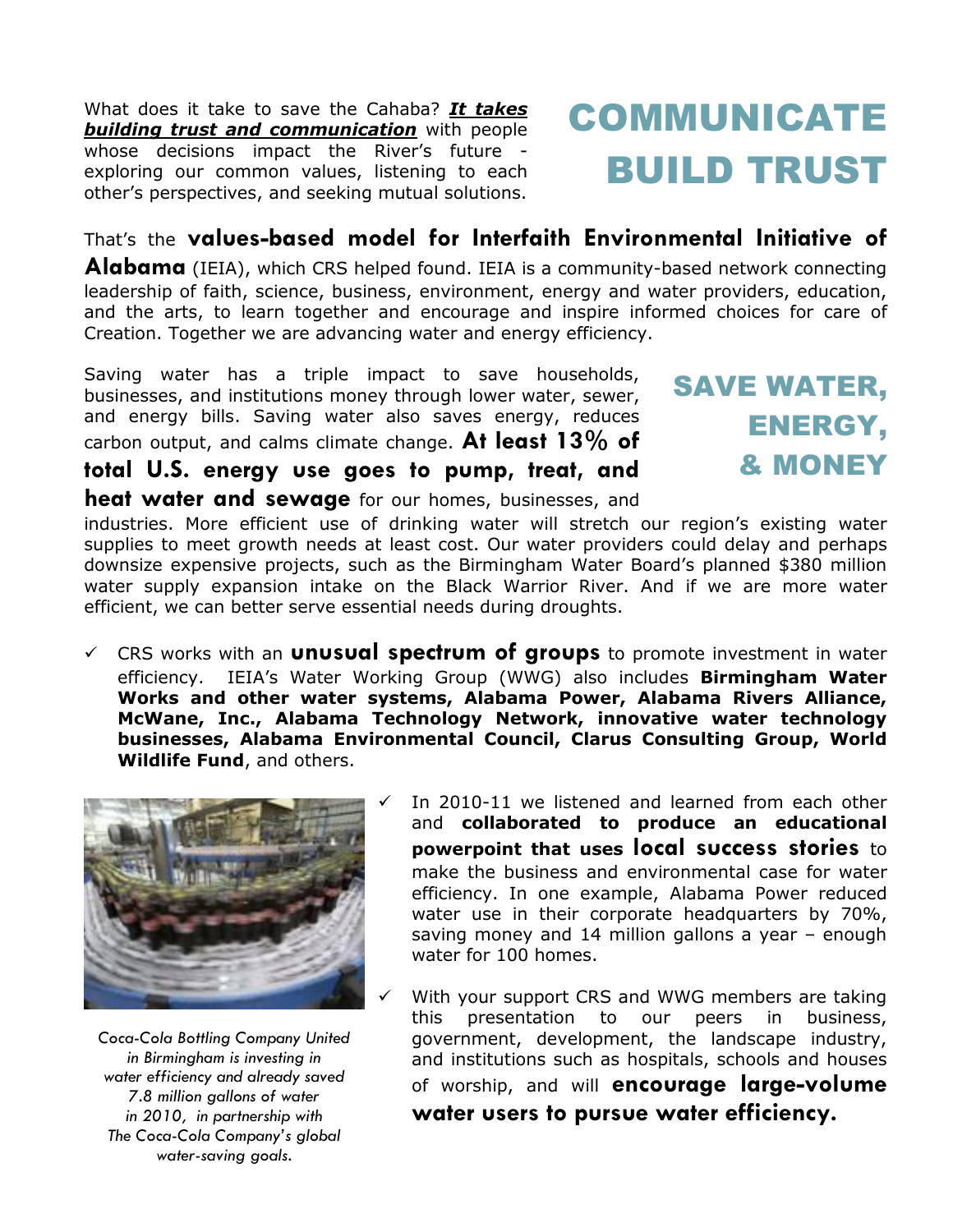What does it take to save the Cahaba? It takes many partners, friends and supporters in an everwidening circle, learning about how important the Cahaba is to our lives, enjoying the river's beauty and healthful recreation opportunities, and keeping the Cahaba River Society strong and influential.

MANY FRIENDS & SUPPORTERS

In this tough economy, we are reaching out to more people in all walks of life to build relationships, by adding new events to the successful ones we've held year after year. Call 205-322-5326 and watch our website, **www.cahabariversociety.org** for news of our popular Annual Meeting in January, our canoe trips throughout the year, the Cahaba River Ramble trail races in May-June, and more. Please come, learn more about CRS, meet the Board and staff, have a great time together, and help restore the Cahaba!



FUN TIMES TOGETHER & ON THE RIVER

 $\checkmark$  Cahaba River Fry-Down - With the tremendous participation we received in this new event, held on the Cahaba's banks at Trussville Springs in September '10, this is now our main fundraising get-together. Fry-Down brought 700 people to the River for fun, water-smart learning activities for all ages - kids filled the river and 19 organizations helped with education - and



built new partnerships (34 sponsors!) to sustain our work. The 6 competition fish fry teams wowed the crowd and our judging team was led by George Sarris of The Fish Market and included Mayors Bell, Melton and Petelos from the largest cities in our watershed. See the list of all of our sponsors and learn more at www.frydown.com -

and join us at the River on Sunday, September 25 for Fry-Down 2011!

- $\checkmark$  Our new "From the Headwaters" programs bring in-depth insight on tough issues facing the watershed. Our Board invites you to join them in these enlightening early evening programs with wine, snacks and networking. In 2010-11 we had programs on sustainable rain management and River Ecology 101 from biologist Scot Duncan.
- $\checkmark$  We are so deeply appreciative of our friends Richard Joseph Salon Spa & Aveda, Yellow Bicycle Catering Company, Stewart Perry Company, Randy & Mary Harper, ArchitectureWorks, and our Board members who gave special events to help widen our circle of supporters and raise funds last year. Let us know if you would like to bring people together for the Cahaba, and watch for fun opportunities in 2011-12! Very special thanks also go Mayo Holloway, Pete Sloss, and Cathy Crenshaw for an extremely generous and beautiful renovation of our offices at 2717  $7<sup>th</sup>$ Avenue S., Suite 205, as well as assistance with rent to help us through the recession.